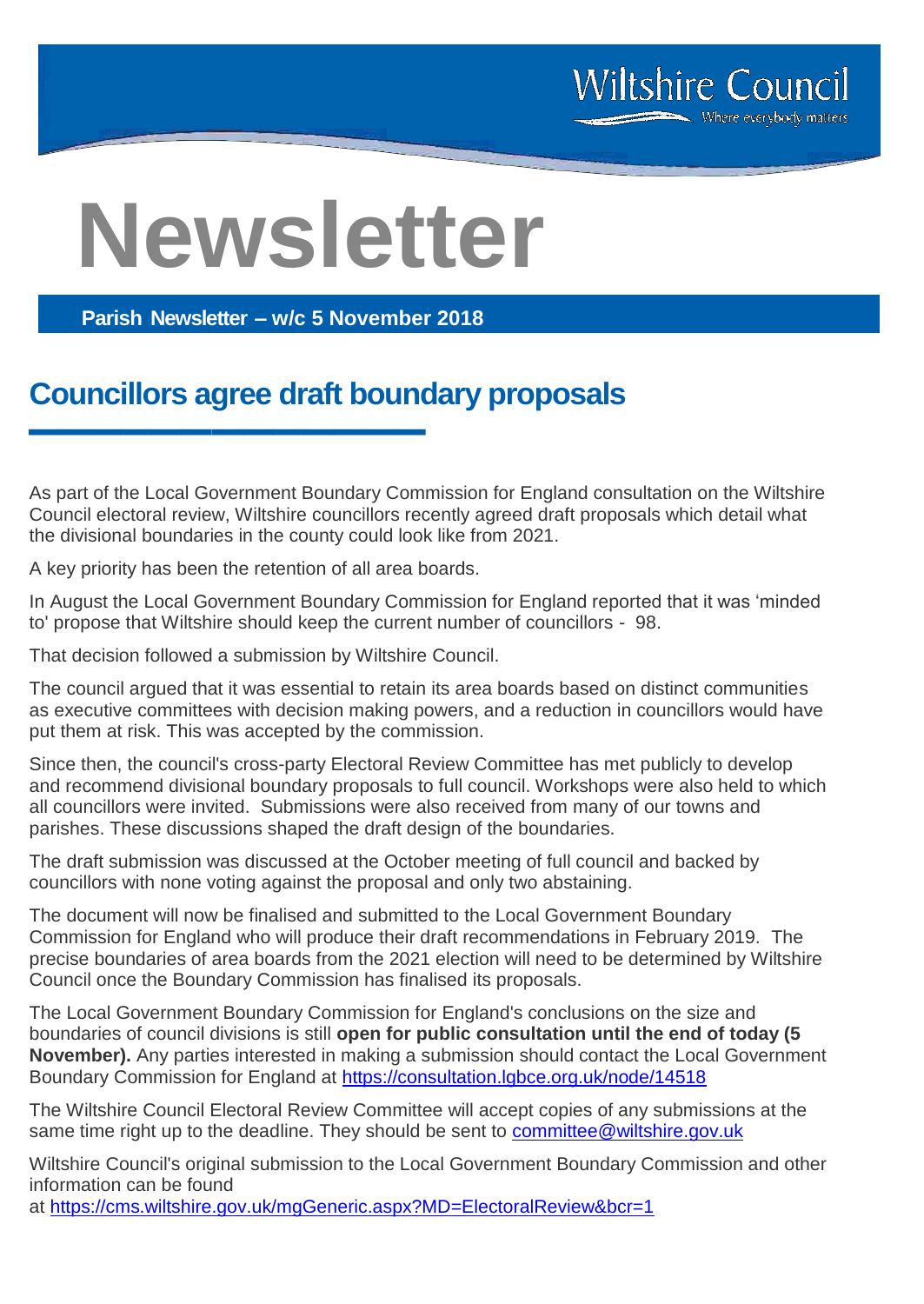# **Grants available to help Wiltshire's talented elite athletes succeed at world level**

Wiltshire Council's Funding Future Olympians and Paralympians Elite Athlete grant is open once again for applications.

**▬▬▬▬▬▬▬▬▬▬▬▬▬**

Working in partnership with local businesses, Wiltshire Council supports our sports stars through the Funding Future Olympians and Paralympians Foundation.

Now in its eighth year, this successful grant programme enables Wiltshire's elite sports stars to access training and competitions, purchase equipment and cover the cost of transport to regional, national and international events.



As part of delivering a lasting sporting legacy in Wiltshire, the partnership between Wiltshire Council and local businesses, through the annual Wiltshire Sports and Business Gala Dinner, has enabled more than £72,000 In funding to be allocated to support 40 individuals with an elite athlete grant, with numerous grant recipients achieving national and international success at the highest level of their sport.

Previous grant recipients have included Paralympic gold medallists Stephanie Millward MBE and Aaron Moores MBE, Commonwealth medallist Laura Halford, world champion Hannah Brown and 2018 Winter Paralympic gold medallist Jennifer Kehoe MBE.

People of any age, who are competing at a national level or above in any sport recognised by Sport England, are invited to apply.

The deadline for applications is Monday 28 January 2019 at 5pm. For more information, the criteria and the application form, go to [www.wiltshire.gov.uk/leisure-supporting-athletes](http://www.wiltshire.gov.uk/leisure-supporting-athletes)

### **Focusing on the Future**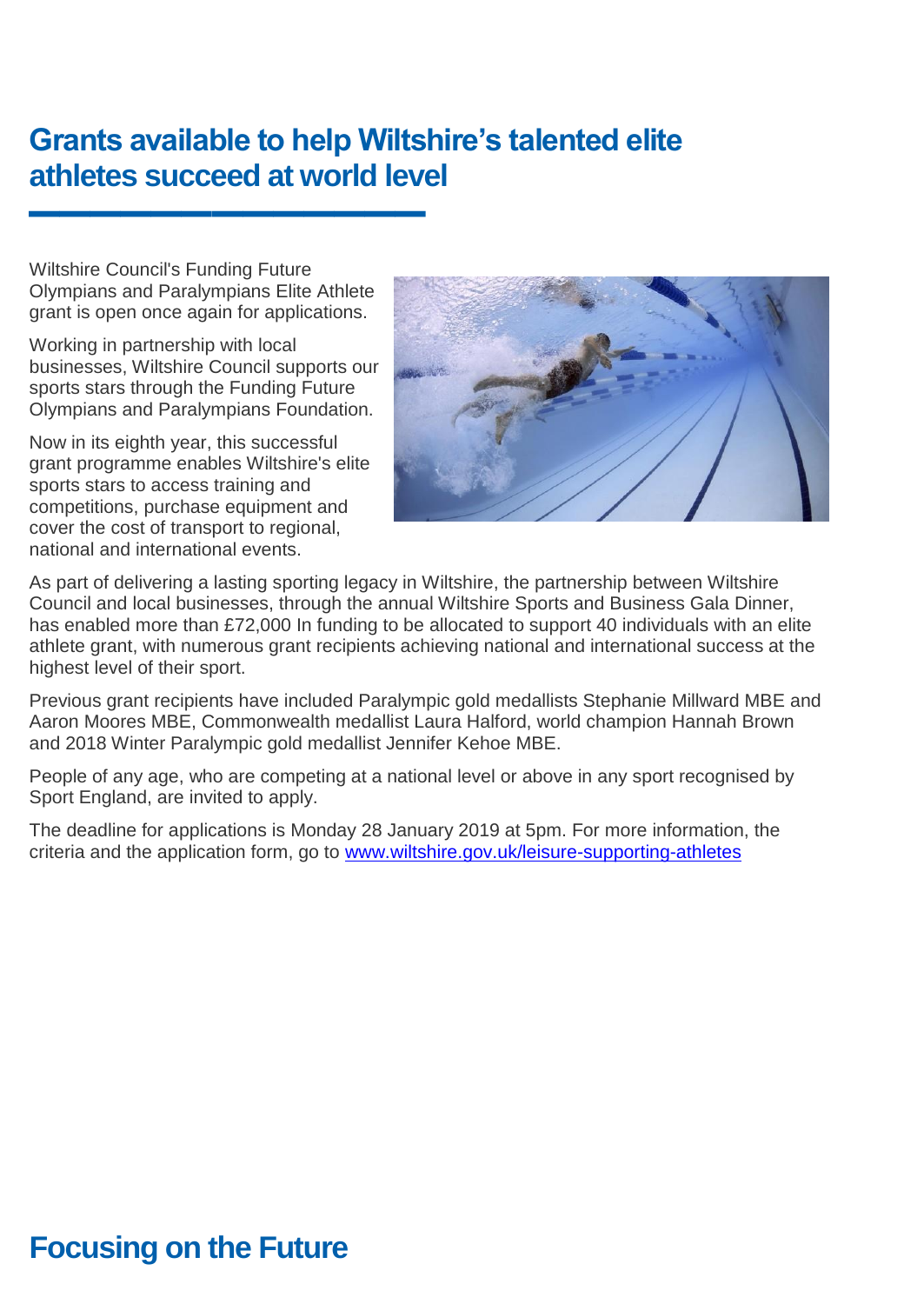Wiltshire Council welcomes local residents to join its senior leaders at a series of events to discuss the services that the council provides and its plans for future years.

The Focusing on the Future public meetings will be spread across four dates in four locations around Wiltshire in November.

Philip Whitehead - Wiltshire Council's cabinet member for finance will focus on how the council is changing to provide the services that taxpayers expect and need both now and in the years ahead.

The discussion will include:

- **Decision making** how the council allocates your tax to offer services
- **Diligence** how it spends wisely to balance the budget
- **Difference** how it's changing

**▬▬▬▬▬▬▬▬▬▬▬▬▬**

- **Digital** how the council is making it easier for you to book, pay and do on line when you want to
- **Devolution** how parish and town councils and communities can provide more services locally
- **Delivery** how the council will continue to do what it says it will

| <b>Date</b>      | <b>Location</b> | <b>Venue</b>             | <b>Time</b>    |
|------------------|-----------------|--------------------------|----------------|
| 15 November 2018 | Trowbridge      | Cotswold Room,           | $6pm - 7.30pm$ |
|                  |                 | <b>County Hall</b>       |                |
| 22 November 2018 | Chippenham      | Council Chamber,         | $5.30pm - 7pm$ |
|                  |                 | <b>Monkton Park</b>      |                |
| 26 November 2018 | <b>Devizes</b>  | <b>Devizes Community</b> | $5.30pm - 7pm$ |
|                  |                 | Hub and Library          |                |
| 29 November 2018 | Salisbury       | The Banqueting           | $5.30pm - 7pm$ |
|                  |                 | Room, Salisbury          |                |
|                  |                 | Guildhall                |                |

#### **Wiltshire Council Focusing on the Future: dates and venues**

Please email [events@wiltshire.gov.uk](mailto:events@wiltshire.gov.uk) if you'd like to attend refreshments will be available.

For more information please contact the Wiltshire Council communications team on 01225 713115/6 or 01225 713370.

### **What's on**